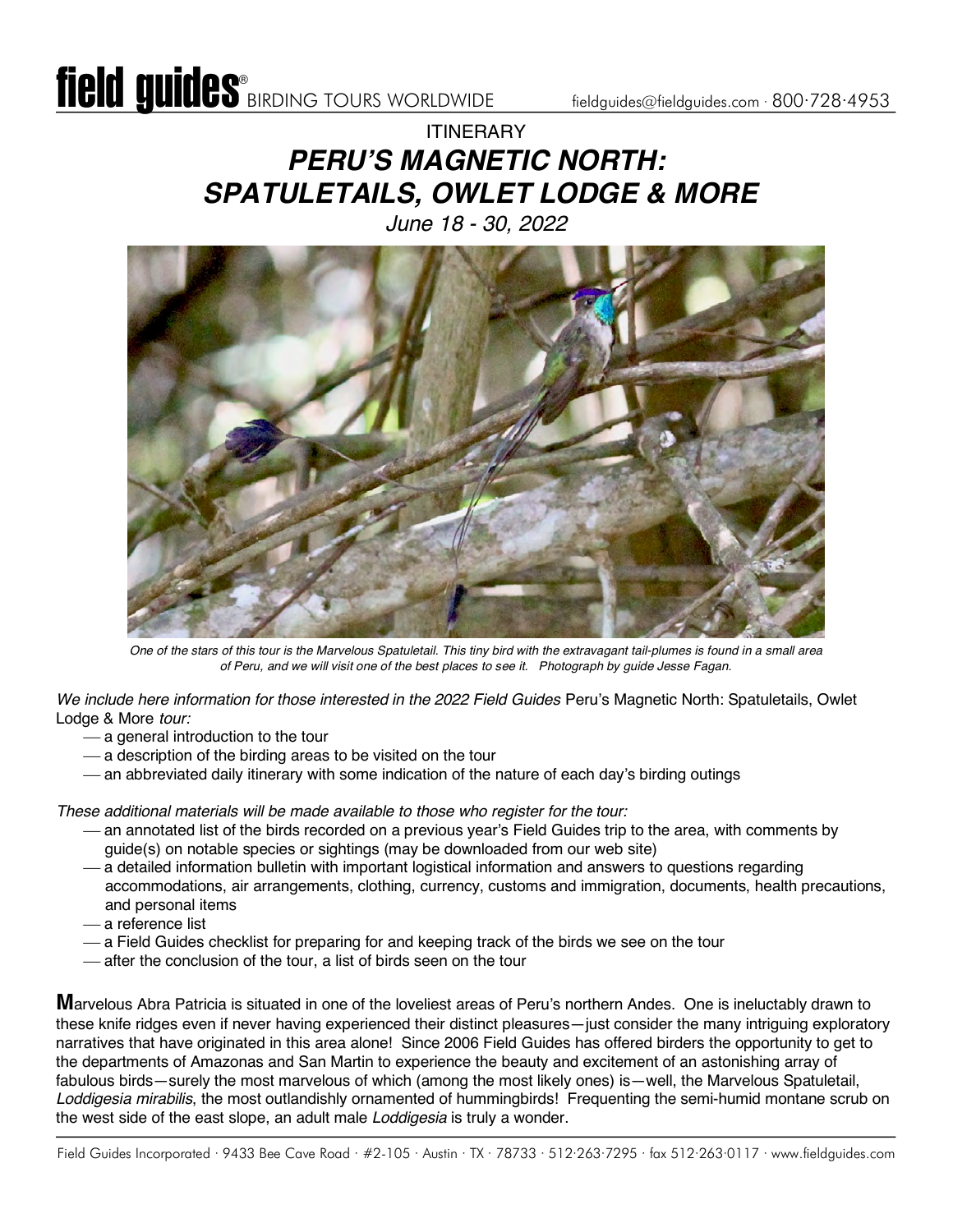Unlike other portions of the Peruvian Andes, we will not be at high elevations here (chances are you will not need to worry about altitude sickness, unless you are especially susceptible even at elevations around 8000 feet). Yet the rolling beauty of these mountains, most of them unmolested as they fall away to the east, is captivating. The temperature is often perfect, and at this time of year we should experience the best the dry season has to offer in terms of pleasant birding and passable trails. After a night in Lima and two in Moyobamba, we'll be headquartered at the (Long-whiskered) Owlet Lodge—yes, you read that correctly!

Birds are plentiful here in this Important Bird Area, an impressive variety of which are endemic, threatened, or recently described (within the past 40 years) and a preponderance of which are scarce or lovely—or both. That of course makes the area thrilling. Species we'll target during our week-long sample include such legendary ones as Royal Sunangel, Ecuadorian Piedtail, Speckle-breasted Piculet, Equatorial Graytail, Ochre-fronted, Rusty-breasted, Chestnut, and Rustytinged antpittas, Bar-winged Wood-Wren, Yellow-scarfed Tanager, Johnson's (Lulu's) Tody-Flycatcher, Chestnut-crested Cotinga, and Cinnamon Screech-Owl. We even have an excellent chance of hearing, and a reasonable chance of seeing, the bizarre Long-whiskered Owlet, that mythical denizen of stunted montane forest that was first mist-netted on the night of August 23, 1976 and seen only in 2007 for the first time outside a mist-net. On multiple recent trips we have had unbelievably good looks at a bird less than 15 feet away! These were some of the most electrifying birding experiences for everyone. Seeing it again will depend on a number of variables—weather, moon, responsiveness, strategy, etc.—so although we may well miss seeing it, missing rarities on this tour will never distract us since there are many more widespread species to enchant us, gaudy birds such as Golden-headed and Crested quetzals, Crimson-mantled Woodpecker, Scaled Fruiteater, Andean Cock-of-the-rock, and Red-hooded, Vermilion, White-capped, Grass-green, Orange-eared, Yellow-throated, and Yellow-scarfed tanagers.

Based on our experience the past several years, we continue to include areas near Tarapoto and Moyobamba that have an array of additional species, some of which are especially interesting, like the recently described Mishana Tyrannulet, the recently-described Painted Manakin (part of the Striped Manakin complex), the scarce Blackish Pewee, and the seldom-seen Dotted Tanager.

*This tour may be combined with the Machu Picchu & Abra Malaga, Peru I tour that takes place from June 29 – July 8, 2022.* 



*The other main player on this tour, the Long-whiskered Owlet, is found only in a few places near Abra Patricia, Peru. We've had good views of these unusual owls on recent tours. Photograph by guide Jesse Fagan.*

**All participants will be required to confirm they will have completed a full COVID vaccination course at least two weeks prior to the tour (which, for tours departing on or after March 1, 2022, includes a booster)**. Having a vaccinated group will greatly diminish but not eliminate the possibility of the group and individual participants being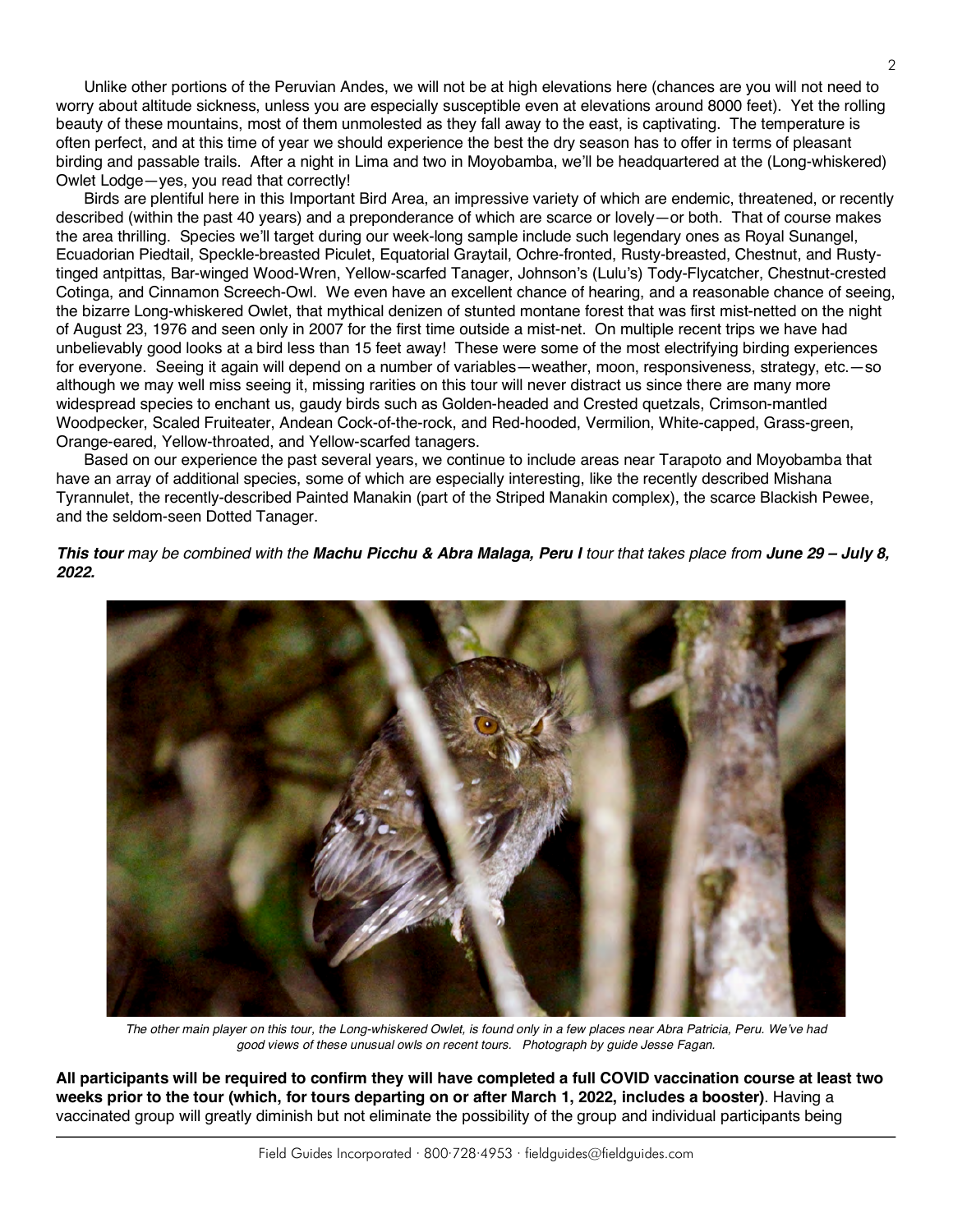adversely affected by COVID-19. **We are requiring all of our staff guides to be vaccinated, including getting the booster**. Note too, that many travel destinations are or soon will be requiring proof of vaccination for entry to bypass testing delays or quarantine, and that entry requirements for a destination can change at any time. Proof of a booster shot, too, may become a requirement for some travel destinations if they choose to declare that vaccinations do not last indefinitely. And having a booster means your risk is lowered and your travel plans and those of our group are less likely to be disrupted.

*We want to be sure you are on the right tour! Below is a description of the physical requirements of the tour. If you are concerned about the difficulty, please contact us about this and be sure to fully explain your concerns. We want to make sure you have a wonderful time with us, so if you are uncomfortable with the requirements, just let us know and we can help you find a better fitting tour! Field Guides will not charge you a change or cancellation fee if you opt out within 10 days of depositing.*

#### **About the Physical Requirements & Pace**:

- **TRAILS**: This tour involves a great deal of hiking. Near Owlet Lodge, we will hike three miles in a morning at an easy pace at moderate elevation (8000 ft). Rain is always possible, and trails may be muddy. Much of the tour will be walking along roads with moderate traffic; this is unavoidable, but we will try to minimize our exposure to traffic as much as possible. We will also spend time standing and waiting for birds to come in, so be prepared to be on your feet quite a bit.
- **POTENTIAL CHALLENGES**: There are some steep trails in the mountains here, as well as uneven footing or slippery rocks. We will be owling, and this may require walking such trails in the dark. Be sure to bring your flashlight!
- **PACE**: Most days, we will have breakfast at 5:00 a.m., but some days will start by 4:00 a.m., and on a few days, after owling, we may not reach our lodging until as late as 10:00 p.m. We will have several afternoons when we'll have time for a siesta.
- **ELEVATION:** We will reach altitudes of more than 8000 feet on this tour, but most of our birding will be below 7500 feet.
- **WEATHER**: The climate in the lowlands is warm and humid near Tarapoto and Moyobamba, with mid-day temperatures in the 80s or 90s °F. The temperature in the Andes varies with altitude and weather, ranging from the 80s °F at midday on a sunny day at Afluente to the upper 40s °F at dawn or on cloudy days at the higher altitudes. We are likely to encounter rain on the east slope of the Andes.
- **VEHICLE SEATING**: So that each participant has equal opportunity during our travel, we employ a seat rotation system on all tours. Participants will need to be flexible enough to maneuver to the back of the vehicle on occasion. Those who experience motion sickness will need to bring adequate medication for the duration of the tour, as we are not able to reserve forward seats for medical conditions.
- **BATHROOM BREAKS:** Proper bathrooms are limited to our lodges and a few select stops at birding sites on certain days. When not near these, participants must be prepared to make comfort stops in nature.
- **OPTING OUT**: Where we are staying multiple days in the same lodging, participants can easily opt to sit out a day or sometimes a half-day. This will not be possible on days when we are changing locations, however, but on those days there is the option of remaining on the bus.

If you are uncertain about whether this tour is a good match for your abilities, please don't hesitate to contact our office. If they cannot directly answer your queries, they will put you in touch with one of the guides.

The number one priority is announced in the tour title: Marvelous Spatuletail. We want everyone to see that bird well. Currently the best site for the Spatuletail is the ECOAN-administered Spatuletail Center at Huembo, at about 7200 feet. There, Santos Montenegro—the Peruvian who discovered the first lek of these hummers—maintains feeders for the Spatuletail as well as 14 other species (to date).

Our more general purpose is for all to see well and enjoy a rich diversity of species. Emphasis will be given to rare and endemic birds special to the Peruvian east slope (especially the Long-whiskered Owlet) and to learn about representative groups of Neotropical birds, such as hummingbirds (a potential list of 59 species!). This trip does not require birding expertise, but given the incredible diversity of difficult groups such as tyrant flycatchers and furnariids, some previous Neotropical birding experience is helpful. But with the expanse of intact montane forest we enjoy, part of the purpose is simply to see marvelous Abra Patricia in an enjoyable birding format.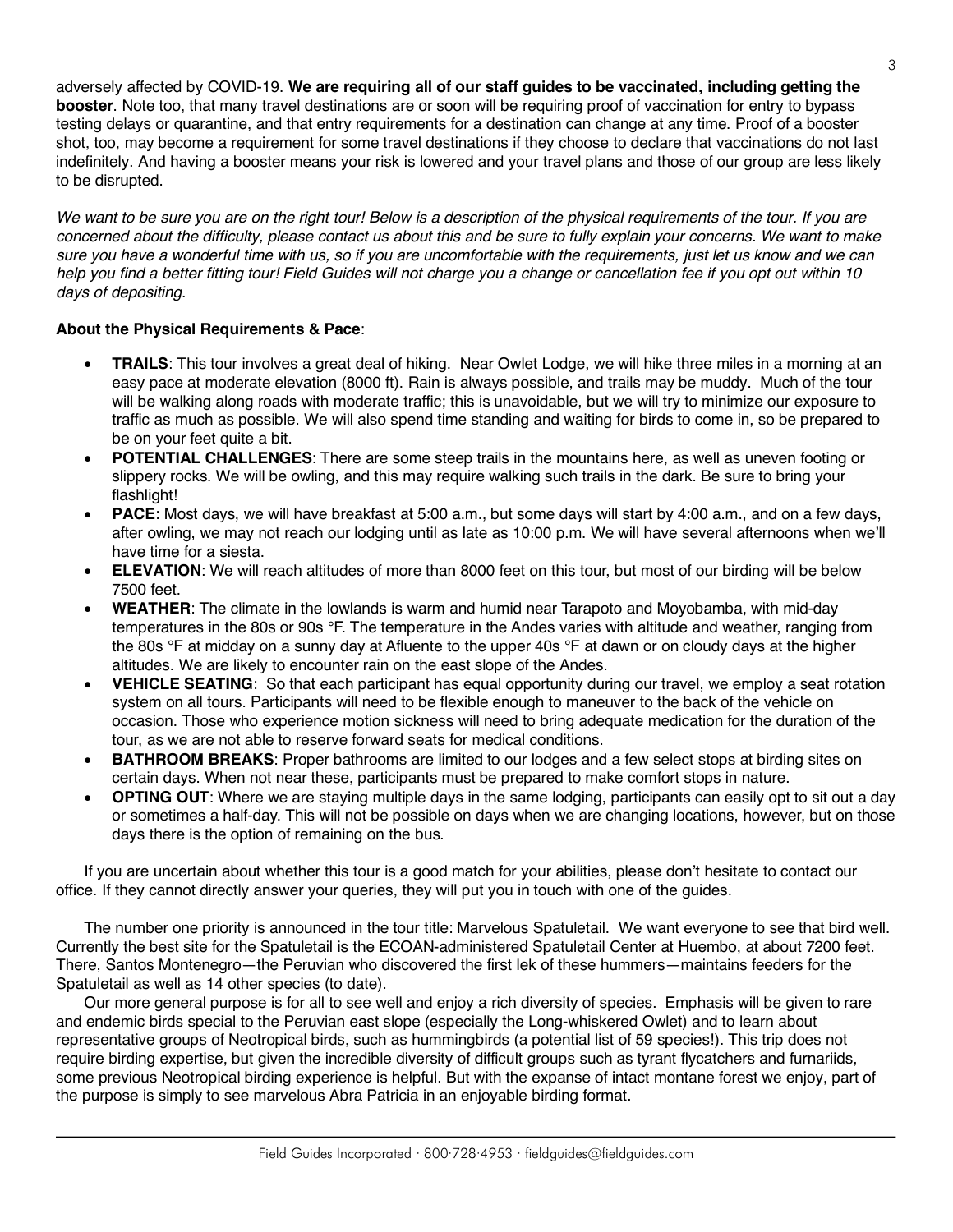#### **About the Principal Birding Area**



**Mayo Valley—**Our home for the first two days of birding. We'll be based out of a basic, but comfortable, lodge near the town of Moyobamba. This is a region set about 3000 feet elevation in the very pleasant broad valley of the Mayo River, which flows southeast into the Huallaga, one of the three main tributaries of the Amazon. This valley is high enough to have comfortable temperatures overnight, but is home to a rather Amazonian avifauna with elements of Andean foothill species sprinkled in. We will visit a locally-managed forest reserve at the foot of an isolated peak jutting up from the floor of the valley, Morro de Calzada, on one day to see nightbirds and also explore a patch of white sand forest and "campo rupestre" type habitat that is home to several open country birds such as Rusty-backed Antwren, Cinereous-breasted Spinetail, Yellow Tyrannulet, and Stripe-necked and Pearlyvented tody-tyrants. Our lodge, Waqanki, has become quite renowned for its fine hummingbird feeders and trails through some taller foothill forest where rare species such as Chestnut-throated Spinetail, Fiery-throated Fruiteater, and Black-and-white Tody-Flycatcher may be found. Nearby, rice fields and marshes along blackwater streams may provide birds such as Spotted Rail, Limpkin, Black-billed Seed-Finch, and the rare and local Pale-eyed Blackbird.

**Humid Forests of the Eastern Andes**—Our route takes us over the eastern cordillera near its northern end, cresting at Abra Patricia at the relatively low elevation of 7600 feet. While areas along the road have been deforested, sizable areas of forest do remain adjacent to the road, whereas untouched slopes and valleys extend for miles in some areas.

The most distinctive habitat is the stunted cloudforest along knifelike ridges on the east slope. This is the home of relatively few species, but these include the Long-whiskered Owlet (just to bird in the area haunted by this bizarre little owl is a megathrill; to sleep in the area is virtually heaven!), Cinnamon Screech-Owl, Royal Sunangel, Bicolored Antvireo (unlikely), Ochre-fronted Antpitta, Cinnamon-breasted Tody-Tyrant (these guys can be really tough!), and Bar-winged Wood-Wren (this one is usually easy). Upslope, in the area of taller forest, specialties include the recently described Johnson's (Lulu's) Tody-Flycatcher, Yellow-scarfed Tanager, and three additional antpittas (we have a fighting chance): Rusty-tinged, Chestnut, and Rusty-breasted (the taxon *leymebambae*, disjunct and quite distinctive by voice from the nominate population). Speckle-chested Piculet and Inca Flycatcher occur over a wider range of elevation, while the rare Chestnut-crowned Gnateater has been seen on several of our tours. Rufous-vented, White-crowned, and Trilling tapaculos and Chestnut-breasted Wrens call from the dense understory, challenging us to lure them out. Black-bellied (Huallaga) Tanager is spreading into the foothills and occurs right along the road near Aguas Verdes (even up to Afluente), where we have also seen the lovely Yellow-crested Tanager. Happily, there will be some relaxed visits to hummingbird feeders where we can sit and wait for the action to come to us.

While we will have our minds on the above species, we will be spending much time simply birding in beautiful forest habitat. Some of the species we have seen here over our cumulative trips to the area include Torrent Duck, Black-andchestnut Eagle, Black-and-white Hawk-Eagle, Orange-breasted Falcon, Many-spotted and Sword-billed hummingbirds, Ecuadorian Piedtail, Wire-crested Thorntail, Emerald-bellied Puffleg, Amethyst Woodstar, Versicolored Barbet, Chestnuttipped Toucanet, Black-mandibled Toucan, Lanceolated Monklet, Tyrannine, Strong-billed, and Tschudi's woodcreepers, Black-and-white and Black-throated tody-tyrants, Ecuadorian Tyrannulet, Olive-chested Flycatcher, Rufous-tailed Tyrant, Yellow-cheeked Becard, Red-ruffed Fruitcrow, Andean Cock-of-the-rock, Amazonian Umbrellabird, Chestnut-crested Cotinga, Scarlet-breasted and Scaled fruiteaters, Golden-winged Manakin, Yellow-breasted and Rufous-rumped antwrens, Equatorial Graytail (rare), Black-billed Treehunter, Gray-mantled Wren, White-eared Solitaire, (Andean) Slaty Thrush, Pale-eyed Thrush, Chestnut-breasted and Blue-naped chlorophonias, Drab and Black-eared hemispingus, Whitecapped, Red-hooded, Vermilion, Golden-eared, Blue-browed, Metallic-green, Green-throated (Straw-backed), and Yellowthroated tanagers, Golden-collared Honeycreeper, and Scarlet-rumped (Subtropical) and Mountain caciques.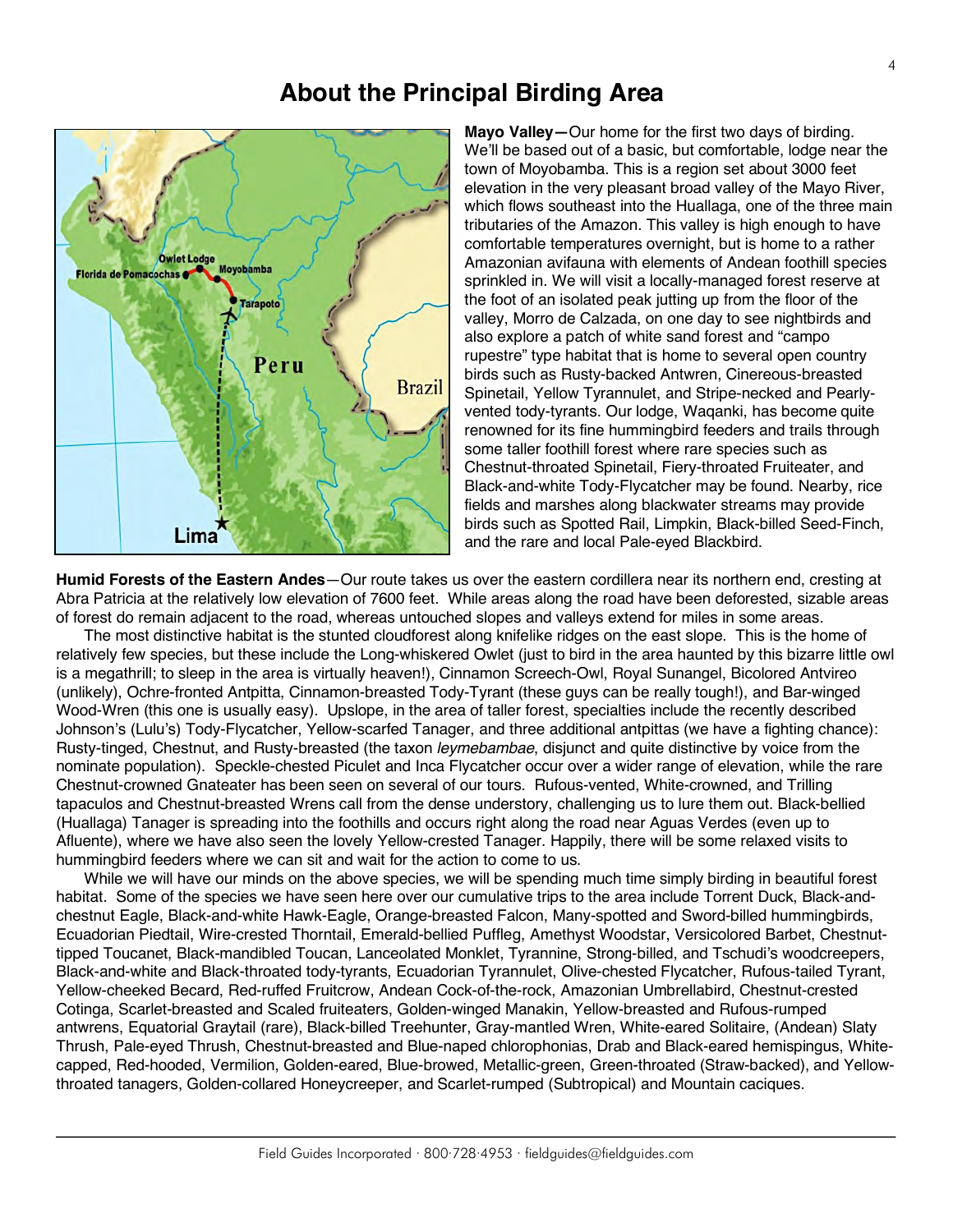**Utcubamba slopes**—Toward the end of the tour we'll spend a day in Spatuletail country, on the upper flank of the Utcubamba drainage, which flows into the Marañon River to the west. Much of the habitat we seek is the ecotone between the humid forests to the east and the drier scrubland of the rainshadowed Utcubamba, and happily, we can easily reach it from the highway; this hummer occurs in small patches of disturbed forest and at the Huembo Center feeders. At first it is hard to believe that the racquets are all part of one bird, but then the happy reality sets in. Although the forest in the Rio Chido drainage is degraded and remnant on the drier slope, there are some other nice birds in the vicinity, such as Speckle-faced Parrot, Purple-throated Sunangel, Little, White-bellied, and Purple-collared woodstars, Rufous-capped Antshrike, and Baron's Spinetail. The Huembo Spatuletail Center perched above the Rio Chido features a number of hummingbird feeders; we will visit this site in hopes of seeing an adult male Spatuletail "con cola" and numerous other species of hummers as well.



*We'll hike to a lek of the Marvelous Spatuletail at the Huembo Spatuletail Center; on the way, we'll find some other great birds. Photograph by guide Dan Lane.*

**Cordillera Escalera—**We reach the region by way of the airport in the city of Tarapoto, which sits much lower than other sites on this tour route. Above the city one can see a low, but steep, mountain range that separates Tarapoto from the Amazon Basin proper, the Cordillera Escalera ("Staircase Range"). This ridge is an outlier of the Andes, and as such is home to an avifauna rather distinct from that we will have just seen farther west. We'll have a morning to explore this avifauna, and hope to catch up with species such as Koepcke's Hermit, Cliff Flycatcher, Slaty-capped Shrike-Vireo, White-breasted Wood-Wren, and the very local Dotted Tanager and Plumbeous Euphonia. We will visit a small reserve with hummingbird feeders and a fine trail into some virgin foothill forest before having a picnic lunch and returning to Tarapoto to pack and prepare for our flight to Lima.

One could spend weeks in this area and not exhaust its potential; we have selected an amount of time that we believe gives us a good chance of seeing many terrific birds. *Your checklist is just short of comprehensive in order to give you an idea of the remarkable number of possibilities the area holds*. However, in studying for the trip, you would do best to study the species that we encountered the last four years, as noted on the triplists for those tours, the specialties of the area, and the species you are especially interested in. For another source, you might consult Thomas Valqui's helpful book, *Where to Watch Birds in Peru* (2004), mentioned on our tour reference list. His area lists are useful at highlighting some of the more significant species. And by all means, take advantage of having available the *Birds of Peru* (2007; revised 2010) to prepare for the trip!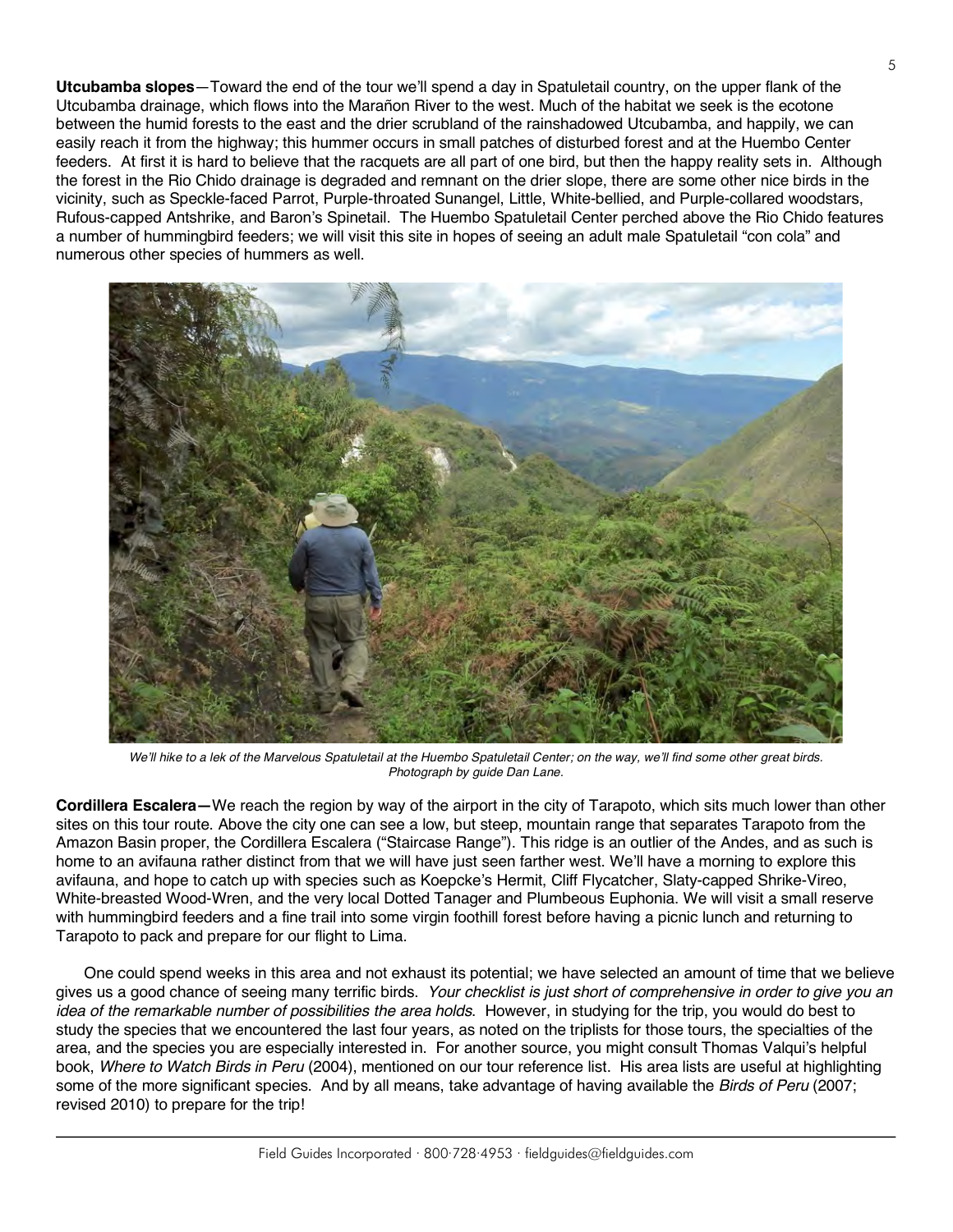

*The tiny Ochre-fronted Antpitta is a range-restricted endemic from the same area where the Long-whiskered Owlet is found. We'll hope to find this shy forest-dweller and get a look as good as we have had on recent tours. Photograph by participant Linda Rudolph.*

## **Itinerary for Peru's Magnetic North: Spatuletails, Owlet Lodge & More**

**Note:** Although it is difficult to be flexible with a tour, especially a short one, we will try where possible to make changes depending on our birding success, to allow more time where it can be best spent. Thus, we might end up emphasizing one area more than another. Whatever we do, it will be close to the following:

**Day 1, Sat, 18 Jun. Arrival in Lima.** Flights to Lima typically depart from the US late afternoon or evening and arrive into Lima from 8:30 to 10:30 p.m. Because these flights arrive late and our flight to Tarapoto may require an early departure (9:50 a.m. flight time as currently scheduled), we urge you to select a flight that arrives early or else come a day early in order to rest up before our flight tomorrow morning. Our office can help you with reservations for air and hotel. Please be sure we know your arrival plans if you book your own flights.

You will get your passport stamped at Immigration, claim your luggage, and proceed through Customs. You can exit the baggage area and push your own luggage cart to the Wyndham Costa del Sol Hotel within the airport complex (ask any one of a number of English-speaking airport information assistants for directions). As you check into the hotel, please submit your passport for copying (a requirement of most hotels in Peru) and ask if there is a message waiting for you regarding the plan for tomorrow (if there is no message when you check in, the guide will reach you by phone). The guide will inform you of our plans for our flight to Tarapoto in the morning and of what time to be ready.

If you have come a day early and are already at the hotel, your guides will contact you about plans. Night at the Wyndham Costa del Sol Hotel, Lima International Airport.

**Day 2, Sun, 19 Jun. Flight to Tarapoto.** Your guides will meet you in the hotel lobby, if not at the buffet breakfast, and we'll go together to check in to our flight. Today will be a travel day; we will fly from Lima to Tarapoto on a morning flight, meet up with our bus and crew, and grab lunch in town. After lunch, we'll head northwest to the town of Moyobamba. Along this route, we'll make a brief stop at a canyon under the highway where there is a colony of Oilbirds before arriving in Moyobamba, situated on a large plain with rice fields and remnant moriche palm savanna but with the foothills of the Andean east slope in sight from our lodge. Tropical Screech-Owls usually serenade us on the grounds. Night in Moyobamba.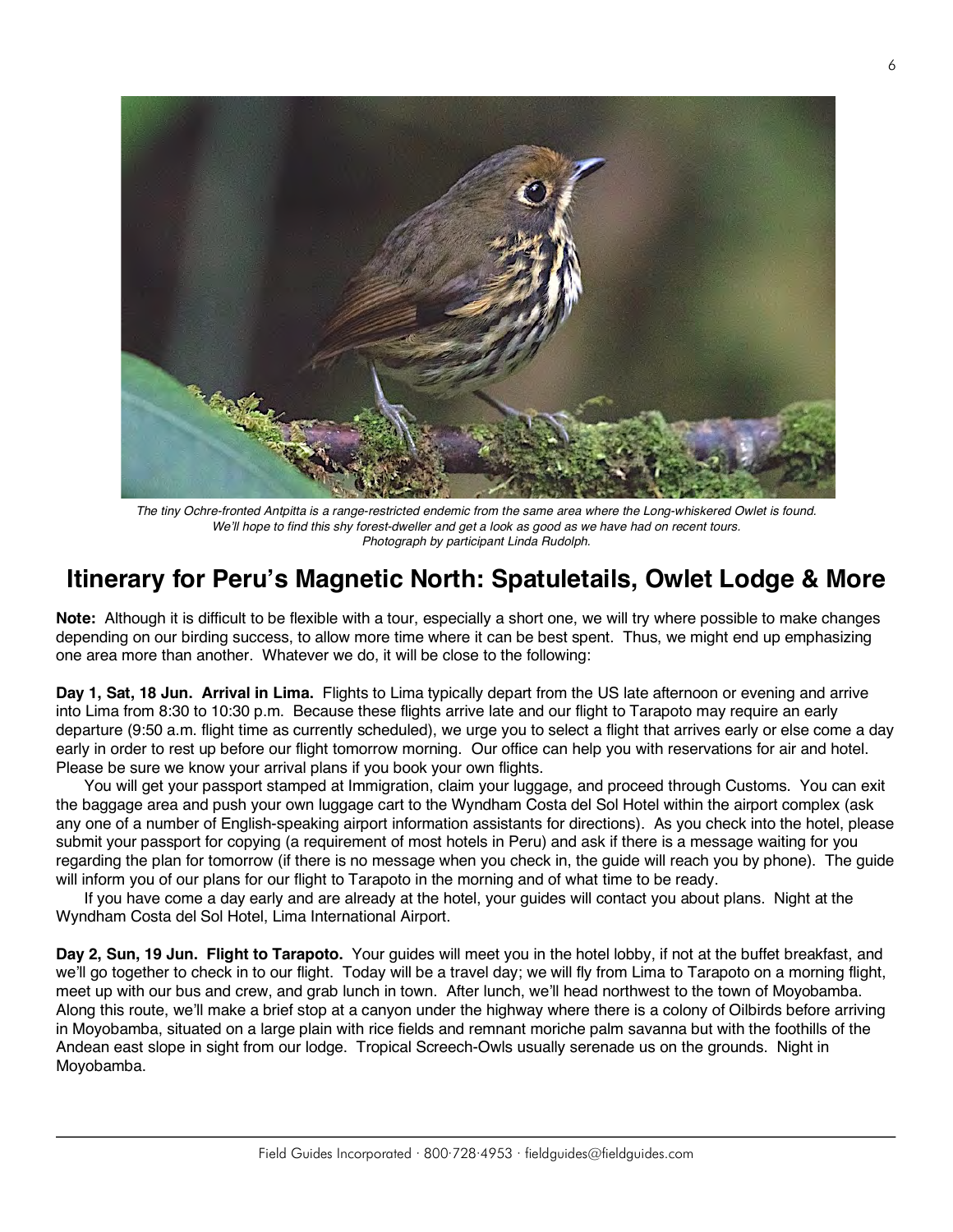**Day 3, Mon, 20 Jun. The Mayo Valley.** This morning we will bird the Río Mayo valley, a broad plain at about 2500 feet elevation that has rather a unique avifauna. We'll likely begin before dawn to try for some nightbirds such as Rufous and Spot-tailed nightjars, with a chance for other species such as Blackish and Little nightjars and Striped Owl. The avifauna in the Mayo valley is mostly similar to lowland Amazonia, but with some open country elements (such as Black-faced Tanager, Russet-crowned Crake, Stripe-chested Tody-Tyrant, among others). The valley has a white sand soil, home to relict white sand forests (although it can be tough to find an intact stand) and there are many marshes. We know of some sites for the rare and local Black-billed Seed-Finch and Pale-eyed Blackbird (which is very poorly known in northern Peru) here. We'll also visit some woodland around Movobamba, where an exciting mix of species awaits. High on the list of targets today will be the endemic Mishana Tyrannulet and the recently-described (2017!) Painted Manakin, but there are many lower foothill species to see here. We'll have lunch, and be sure to enjoy the amazing hummingbird feeders of our lodge, Waqanki. Night birding in the area can be spectacular, so we'll take full advantage as the weather, moon, and our energy permit! Night in Moyobamba.

**Day 4, Tue, 21 Jun. Mayo Valley and up to Abra Patricia.** We'll have one more morning to enjoy the rich diversity of the amazing Mayo valley, probably walking the trails around Waqanki at a comfortable pace or visiting a site or two we didn't see yesterday. Our departure time from Waqanki will dictate if we will be able to stop to bird en route to our next lodge. Night at the Owlet Lodge.



*Little Tinamou is one of the species we should see in the Aguas Verdes area. We'll visit a private reserve where these shy birds and others come to feeders. Photograph by participant Myles McNally.*

**Days 5-10, Wed-Mon, 22-27 Jun. Cloudforests of San Martin and Amazonas.** Five days here will allow us to visit all the areas described in the itinerary, but the sequence will not unfold in necessarily the order given here due to the weather. We will remain flexible in order to maximize our possibilities and work the area allowing the weather and flock activity to direct our birding. We may put off taking a trail, for example, or choose to change the evening we'll tentatively select to visit Garcia Ridge because the night sky is cloudy or the moon is not right. All our humid east slope birding is planned out of the lodge. Late on our last day at the lodge, we'll head to Pomacochas. Nights at the Owlet Lodge.

**Abra Patricia.** This *abra* (a pass) is the ridge on which our lodge perches, separating the drainages of the Utcubamba River to the west from the Mayo River to the east, as well as the departments of Amazonas (west) from San Martin (east). We'll spend two mornings birding the upper forest (from road and by trails) and down the east slope as far as the stunted ridgetop forest (6400 feet) and possibly lower (depending on unpredictable weather). Some days, we'll concentrate on the highest elevations around the pass, weather permitting, and explore a couple of forest trails that will give us our best chance for antpittas and other interior forest species. We'll always have the flexibility of returning for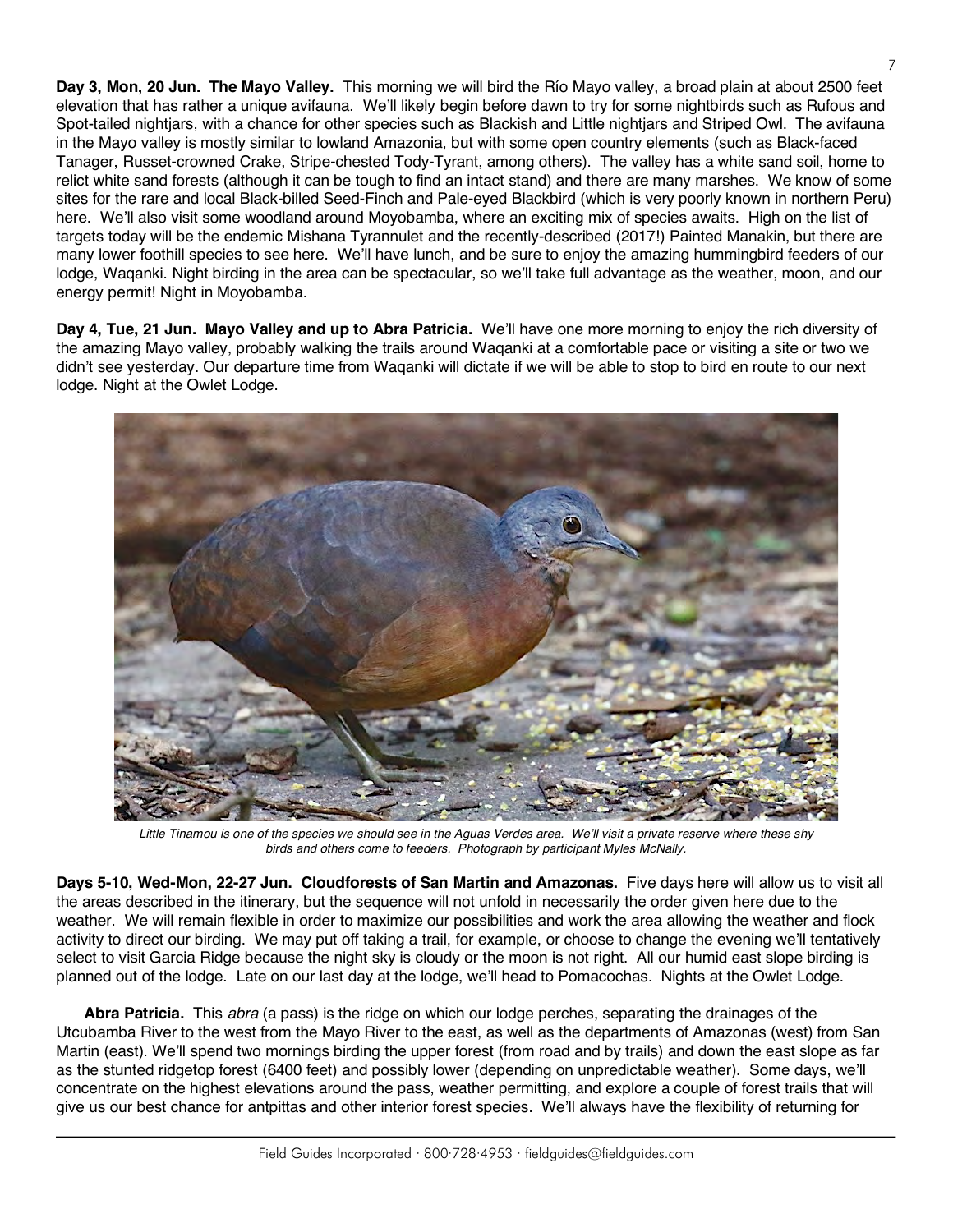lunch or having lunch along the roadside. One or more evenings (and/or early mornings) we'll want to try for the Longwhiskered Owlet, White-throated Screech-Owl, Rufous-banded Owl, and perhaps Swallow-tailed Nightjar.

**Aguas Verdes.** This area is basically the transition from the floor of the Mayo Valley to the foothills of the main Andes. The bridge over the Rio Aguas Verdes is a major landmark and a great place to start as we explore the birdlife of this zone. The river under the bridge is fast-running here and is home to White-capped Dippers and Torrent Ducks, its slopes above the bridge sometimes frequented by a pair of Orange-breasted Falcons. The habitat along the road is excellent for fruiteaters, hummingbirds, the endemic Black-bellied (Huallaga) Tanager, Andean Cock-of-the-rock, and many birds that move in mixed-species flocks. Nearby is a private reserve called Arenas Blancas ("white sands", and indeed, it is home to a rather unique forest on white sand), which has only recently been established by an enthusiastic local who has crafted a blind for watching Little and Cinereous tinamous, Rufous-breasted Wood-Quail, Gray-cowled Wood-Rail, and Orange-billed Sparrows, as well as a fantastic hummingbird garden, with his own two hands! We'll be sure to spend a full morning here.

**Afluente.** We'll leave early one morning to bird the extremely rich area known as Afluente, San Martin's foothill cloudforest. This may be one of everybody's favorite sites to bird, the diversity is so great and the "mega-flocks" so stunning. We'll be looking to see Ecuadorian Piedtail, Equatorial Graytail, Rufous-rumped, Yellow-breasted, and Ashthroated antwrens, Scaled Fruiteater, Gray-mantled Wren, Golden-collared Honeycreeper, Vermilion and Orange-eared tanagers, and Versicolored Barbet to mention a few, but possibilities are immense and include numerous mixed-species flocks. Chances are, you'll suffer a sore neck from looking up at these active, overwhelming flocks by the end of the day!

**Alto Nieva.** In the subtropical zone of the road—the magical area around 5600 feet—is an area previously known to birders as "Garcia," where Long-whiskered Owlet and Ochre-fronted Antpitta were first found, and still is a great place to see them both! This area offers species both more subtropical in their haunts as well as species that prefer the stunted forest along the ridgelines. This is the area where we'll see some of the high priority birds such as Royal Sunangel, Speckle-breasted Piculet, Cinnamon-breasted Tody-Tyrant (tough), and Bar-winged Wood-Wren. In this atmospheric habitat of white sand stunted forest festooned with moss and epiphytic growth, the flocks have a different makeup from those lower down and include such birds as Spotted Barbtail, Black-billed Treehunter, and Vermilion and White-capped tanagers. The Alto Nieva area has become one of the most reliable spots to see the owlet, but we may also luck upon the scarce Cinnamon Screech-Owl, the more widespread but nonetheless dazzling Lyre-tailed Nightjar, and other mysterious creatures of the night.



We'll see many wonderful tanagers on this tour, including the gorgeous Flame-faced Tanager. *Photograph by guide Dan Lane.*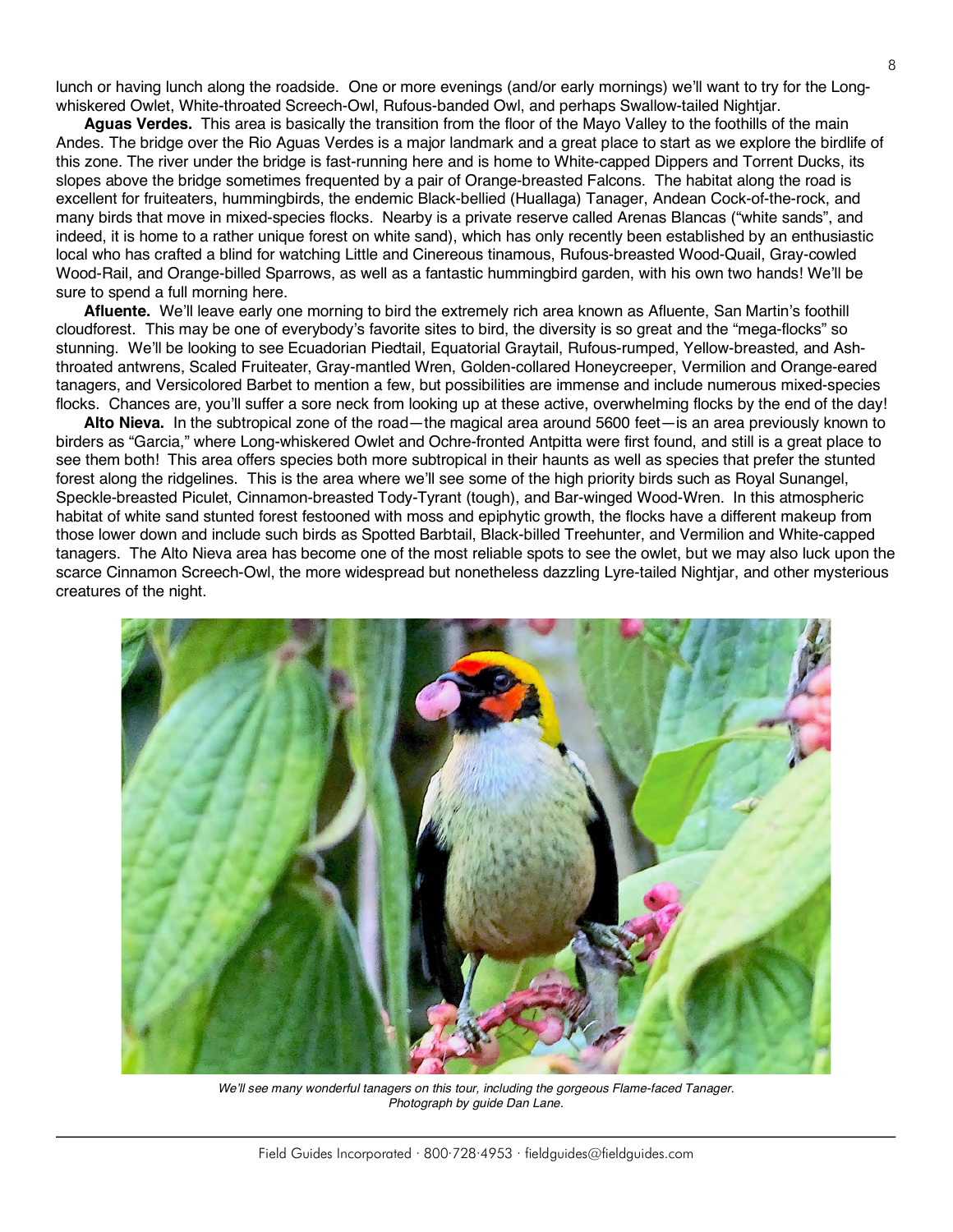**Huembo.** Huembo is the most accessible area for the Spatuletail. We will depart after an early breakfast and drive the 45 min to the reserve. Here, we will spend part of this day enjoying an adult male Spatuletail, along with a variety of additional montane species of somewhat drier habitats than we've seen at Abra Patricia. The male Spatuletail has only four tail feathers, two of which are rackets that bob in an animated fashion on the ends of long, bare shafts—truly a sight to behold! We will also stop at the shores of the impressive lake Pomacochas ("Lake of the Puma"), which forms a fine backdrop to the dusty little town of Florida de Pomacochas. Here, we hope to add a few species to the list such as Plumbeous Rail, Andean Lapwing, South American Snipe, Andean Gull, Torrent Tyrannulet, Red-breasted Meadowlark, and perhaps Grassland Yellow-Finch. We'll return to our lodge in the late afternoon for dinner.

**Day 11, Tue, 28 Jun. From Abra Patricia to Tarapoto.** We'll bird our way back to Tarapoto today, retracing our route from the Abra down along the east slope through Garcia and Afluente to Aguas Verdes, so we can search for any specialties we have missed (and we will have missed some!); then we will drive on to Tarapoto. Night in Tarapoto.



*Koepcke's Hermit is not as flashy as many of the hummingbirds we will see, but this is a Peruvian endemic found in scattered locations along the lower elevations of the Andes. We will visit an area near Tarapoto where we may be able to find this rarity, as well as many other interesting birds. Photograph by participant Becky Hansen.*

**Day 12, Wed, 29 Jun. Tarapoto area to Lima.** This morning we'll leave early to visit an outlying ridge known as the Cordillera Escalera on the road to Yurimaguas. This is the ridge visible to the northeast of Tarapoto, and the road has only recently been paved. We will ascend to about 3000 feet, where there is a tunnel, and bird both sides as dawn breaks. Here we have a chance of seeing Koepcke's Hermit, Rose-fronted and Maroon-tailed parakeets, Golden-collared Toucanet, Dusky-chested Flycatcher, Blackish Pewee, and Dotted Tanager among many others. After as many hours of birding as our afternoon flight permits, we'll return to Tarapoto where we'll check in for our flight back to Lima. Participants may continue tonight on late evening flights home or spend the night in Lima (at an extra cost), and fly home the morning of Day 13. *If you need a room for the night, please contact our office; the tour manager will be happy to book any extras for you.* Night in Lima or en route home.

**Day 13, Thu, 30 Jun. Arrival home.** ¡Que les vaya bien!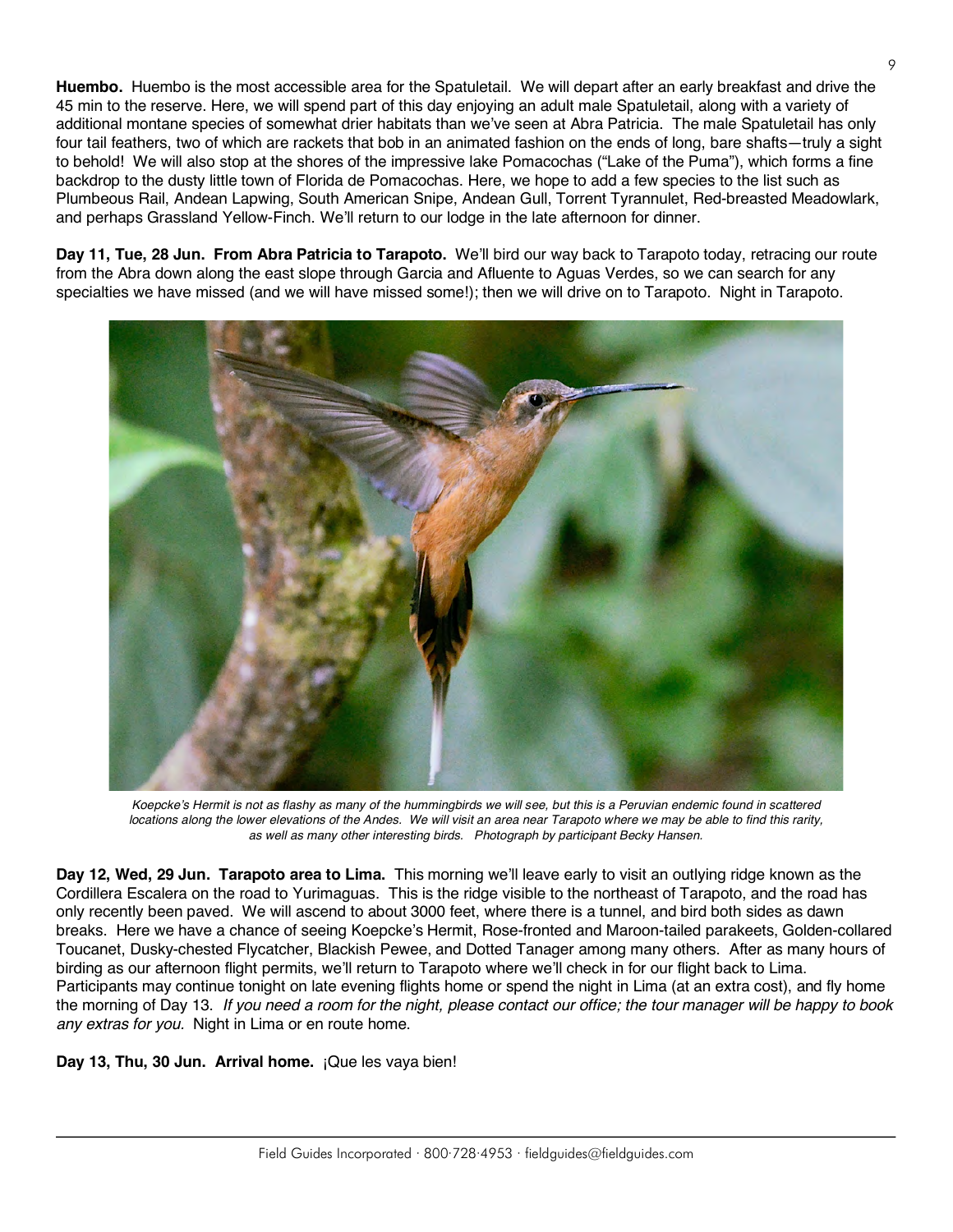# **About Your Guides**

**Dan Lane, the "Barbet,"** was barely out of diapers when his love for birds manifested itself. He was an active birder in his home state of New Jersey until he graduated from college in 1995 and moved to Louisiana to pursue a master's studying Neotropical birds at Louisiana State University. By 1999, he'd received his degree and participated in three LSU expeditions to Peru and Ecuador, discovering a new species of bird (Scarlet-banded Barbet) along the way. His increasing experience with the Peruvian avifauna, coupled with having the luck of being "in the right place at the right time," landed Dan coauthorship on the recently published *Birds of Peru*—alongside his childhood heroes Ted Parker and John O'Neill. Meanwhile, his continuing fieldwork has resulted in uncovering additional new species to science (although

*"Dan Lane is superior in all aspects as a guide—excellent recognition of bird sounds, patient in drawing birds in for views, able to relate to group members with relaxed courtesy and helpfulness. We rate Field Guides the highest." J.N. & E. H., Amazonian Ecuador: Sacha Lodge* 

writing these up, sadly, takes far more time than finding the birds, and Dan's way behind schedule).

Dan's interests in birds also include illustration, bird vocalizations, and bird biogeography and evolution. He's pleased to be working with Field Guides and enjoys the friendship and fun the Field Guides family provides. His favorite areas are largely in tropical Latin America, but on occasion he has led tours to other corners of the globe and of course (somewhat) regularly birds near his home in Louisiana.

**Jesse Fagan** (a.k.a. the Motmot or just "Mot") has been passionate about birds since his teens, when he had an encounter with a flying Pileated Woodpecker. He has birded extensively throughout North America and in 2016 published the *[Peterson Field Guide to Birds of Northern Central America](https://www.amazon.com/Peterson-Northern-Central-America-Guides/dp/054437326X)* (Houghton

Mifflin Harcourt) with co-author Oliver Komar and illustrators Robert Dean and Peter Burke. In addition, Mot has experience in many other areas of Central and South America, Europe, and Africa. He likes to think he can bird anywhere at any time and still show you the birds, but most importantly, a good time.

Jesse holds a B.S. and an M.S. in mathematics from Texas Tech University. He is currently living in Lima, Peru with his wife, Rocio.

*"Jesse is a fantastic guide. He really knows calls, infinitely patient in getting everyone on the difficult birds, fun to be with." L. F. Colombia: Bogota, the Magdalena Valley, and Santa Marta.*

Visit https://fieldguides.com/our-staff/ for complete tour schedules for any of the guides; just click on a photo.

# **Financial Information**

**FEE: \$5975 from Lima DEPOSIT:** \$600 per person **FINAL PAYMENT DUE:** February 18, 2022 **SINGLE SUPPLEMENT (Optional\*):** \$600 (Some single rooms are available at the Owlet Lodge, but singles share a spacious bathroom with a double.) **LIMIT: 12**

**Special Note: Tour fees may be subject to change due to the global economic effects of COVID-19.**

We have published the itinerary and price for this tour with the understanding that during these uncertain times we are likely to encounter unforeseen changes. Some of our tours may incur higher costs due to increases in currency exchange rate fluctuations or COVID-19 related fees imposed by countries and/or suppliers. Travel and hospitality companies all over the world have been adversely affected by the pandemic, and there is no guarantee that all of the lodging and transportation we have booked for this tour will still be available at the time of departure. We hope to maintain our services as indicated in our itinerary as well as our published tour fee. However, if changes are required we will make every effort to maintain the quality of the itinerary as it is published with the most appropriate substitutions available. Should any necessary changes or other unforeseen causes result in an increase in service rates to us, we reserve the right to pass on those increases in fees to the tour participant.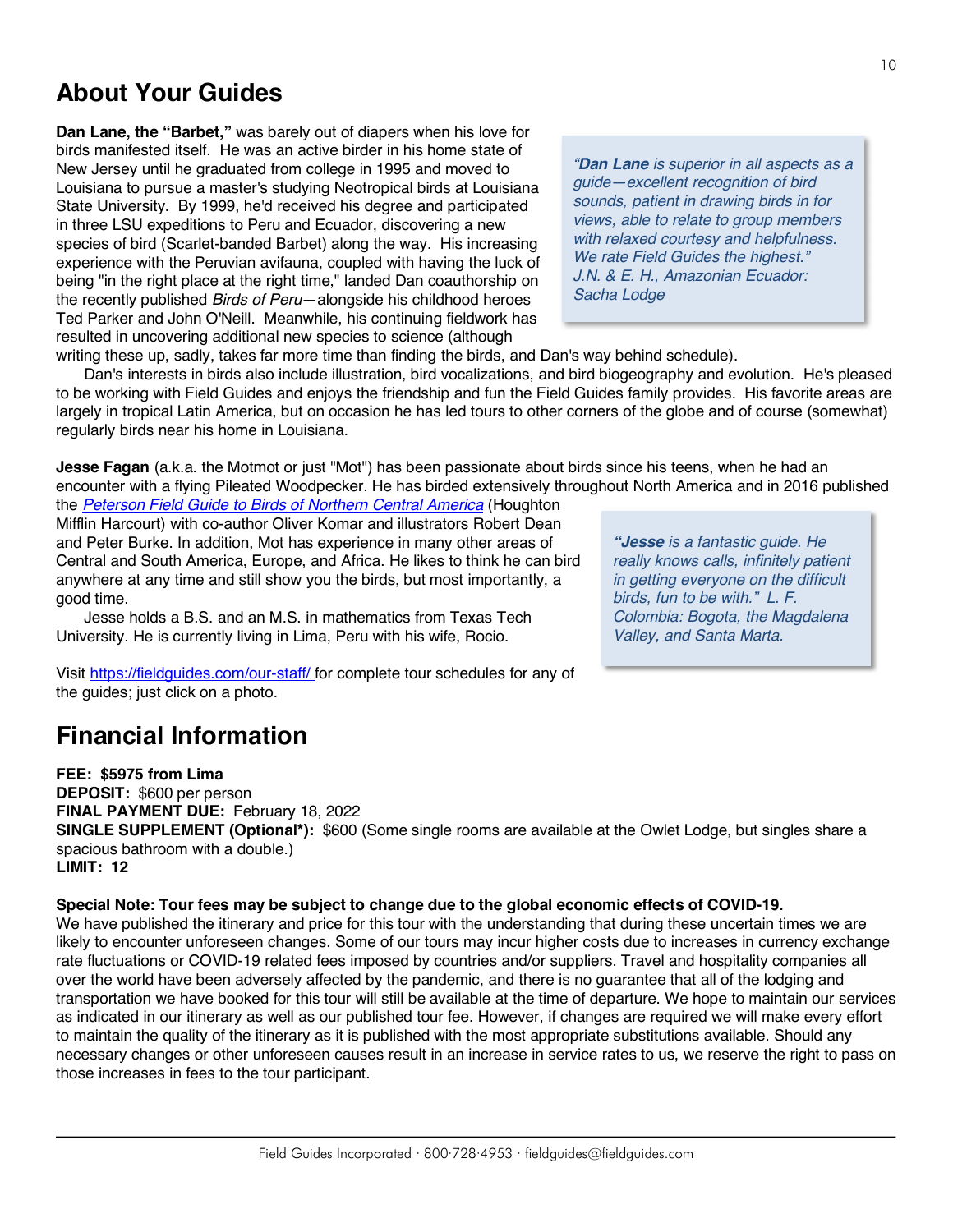## **Other Things You Need to Know**

**TOUR MANAGER:** The manager for this tour is Christine Boilard. Christine will be happy to assist you in preparing for the tour. If you have any questions, please don't hesitate to contact her!

**ACCOMMODATIONS:** Our lodging will be in pleasant hotels (all with private baths, with the exception of the Owlet Lodge), the nicest to be found in the area. At the Abra Patricia ECOAN Lodge, or Owlet Lodge, there are three bungalows, each divided into two units, each of these with two rooms (a double and a single) that share one large, lovely bathroom with a hot-water shower. We will spend five nights at this lodge, right inside the reserve.

**A NOTE ON ALTITUDE:** We will reach altitudes of around 8000 feet on this tour, birding at that elevation throughout much of several different days. The highest hotel is Owlet Lodge, at about 7400 feet (five nights). We always bird at a measured pace at the higher elevations.

**DOCUMENTS: A passport** is necessary for US citizens to enter Peru. We recommend that your passport be valid for at least 6 months beyond the dates of your visit, as regulations vary from country to country, and are subject to change. You will be issued a tourist card by the airline on which you travel into Peru.

If you are not a US citizen, please check with the Peruvian consulate nearest you for entry requirements. Information about consulates and entry requirements is generally available online or you can contact us and we will be happy to look this up for you. Passports should have an adequate number of blank pages for the entire journey. Some countries require a blank page for their stamp and as a precaution it is best to have one blank page per country you will visit or transit.

**AIR ARRANGEMENTS**: Field Guides is a full service travel agency and your tour manager will be happy to assist you with flights to join this tour. Field Guides does not charge a service fee for these services to clients booking a tour. However, we understand that tech-savvy clients often prefer to shop online or that you may wish to use mileage to purchase tickets. Regardless of which method you choose, your tour manager will be happy to provide assistance regarding ticket prices and schedules, along with rental cars and extra hotel nights as needed.

Please be sure to check with your tour manager prior to purchasing your ticket to make sure the flights you have chosen will work well with the tour itinerary and that the tour is sufficiently subscribed to operate. Once purchased, most airline tickets are non-refundable and carry a penalty to change. Field Guides cannot be responsible for these fees. **Also, it is imperative that we receive a copy of your comprehensive flight itinerary—including any and all flights not covered in the tour fee—so that we may track you in the event of missed connections, delays, or other mishaps.**

**LUGGAGE:** Please be aware that many airlines have recently modified their luggage policies and are charging additional fees for checked bags. Updates could easily occur before your departure, so you may wish to contact your airline to verify the policy. Additional charges for bags on any flights, whether these are covered by the tour fee or not, will be the client's responsibility.

**TOUR INCLUSIONS/EXCLUSIONS:** The **tour fee** is **\$5975** for one person in double occupancy\* from Lima. It includes all lodging from Day 1 through Day 11, all meals from breakfast on Day 2 through dinner on Day 12, the flights from Lima to Tarapoto and return, all ground transportation, entrance fees, and the guide services of the tour leader(s). Tipping at group meals and for drivers, porters, and local guides is included in your tour fee and will be handled for the group by your Field Guides leader(s). However, if you would like to recognize your Field Guides leader(s) or any local guide(s) for exceptional service, it is entirely appropriate to tip. We emphasize that such tips are optional and not expected.

The above fee does not include your airfare to and from Peru, airport taxes, visa fees, any checked or carry-on baggage charges imposed by the airlines, any alcoholic beverages, optional tips, phone calls, laundry, or other items of a personal nature.

The **single supplement** for the tour is **\$600**. Six single rooms are available at the Owlet Lodge, but singles are required to share a common bathroom with the double sharing the unit. Our tour fees are based on double occupancy; one-half the cost of a double room is priced into the tour fee. The single supplement is calculated by taking the actual cost of a single room and subtracting one-half the cost of a double room (plus any applicable taxes).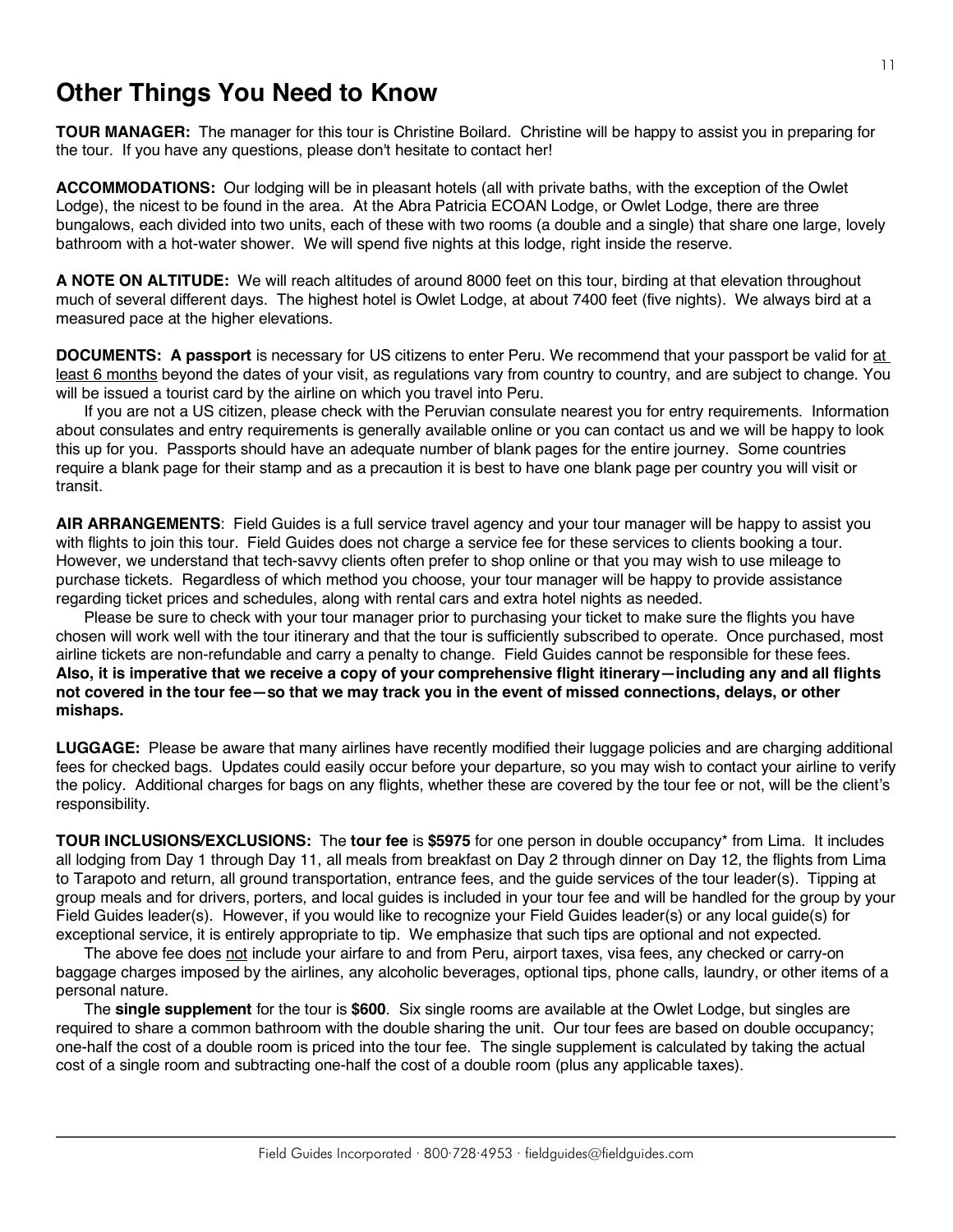\*If you have a trusted friend, relative, or significant other with whom you wish to share a room on tour, please let us know and your tour manager will make that assignment. Field Guides is not currently pairing roommates who do not know each other, and the single supplement will apply if you do not have a roommate. *Note:* There may be occasions on certain tours where singles won't be available at all hotels/lodges. If this is the case, your tour manager will let you know. You will be advised ahead of time who you will be rooming with and you will have the opportunity to connect with that person before the tour, if you would like.

**TOUR LIMITS:** Our limits are firm and we don't exceed the limit by one to accommodate a couple when only one space remains open. However, on occasion, we will send along a guide in training on a tour. In these cases, the guide in training will be taking a seat in the van or bus. Our guides will have a rotation system within the vehicle so that clients share the inconvenience equally. We hope this minor inconvenience will be more than offset by the advantages of having another guide along.

**TOUR REGISTRATION: To register for this tour, please [contact our office](https://fieldguides.com/contact-us/)**. Our office will be in touch with you by email by the next business day (Mon-Fri) with instructions on how to complete our new electronic registration form and medical questionnaire. (We are no longer accepting the paper version.)

Please mail your **deposit of \$600** per person, or see our Payment Options at [https://fieldguides.com/payment](https://fieldguides.com/payment-options/)[options/.](https://fieldguides.com/payment-options/) **Full payment** of the tour fee is due 120 days prior to departure, or **by February 18, 2022. We will bill you for the final payment at either 120 days or when the tour has reached sufficient subscription to operate, whichever date comes later.** Since the cost of your trip insurance and airline tickets is generally non-refundable, please do not finalize these purchases until you have received final billing for the tour or have been advised that the tour is sufficiently subscribed to operate by your tour manager.

**SMOKING:** Almost all of our clients prefer a smoke-free environment. If you smoke, please be sensitive to the group and refrain from smoking at meals, in vehicles, and in proximity to the group on trails and elsewhere.

**CANCELLATION POLICY: FOR 2021 & 2022 TOURS:** Refund of deposit and payment, less \$100 handling fee, will be made if cancellation is received up to 120 days before departure. If cancellation occurs between 119 and 70 days before the departure date, 50% of the tour fee is refundable. Thereafter, all deposits and payments are not refundable and nontransferable. **FOR 2023 TOURS & BEYOND:** Note that beginning in 2023, the 50% refund period will become 179 to 90 days before departure, with no refund thereafter.

Our cancellation policy only applies to payments made to Field Guides for tour (and any services included in those fees). Airline tickets not included in the tour fee and purchased separately often carry penalties for cancellation or change, or are sometimes totally non-refundable. Additionally, if you take out trip insurance the cost of that insurance is not refundable, so it is best to purchase the policy just prior to making full payment for the tour or at the time you purchase airline tickets, depending upon the airline's restrictions.

The right is reserved to cancel any tour prior to departure. In most such cases, full refund will constitute full settlement to the passenger. Note this exception, however: If you have been advised pre-tour that there is a non-refundable portion of your tour fee no matter the reason for Field Guides cancellation of the tour, that portion will not be refunded. The right is reserved to substitute in case of emergency another guide for the original one.

**TRIP CANCELLATION & MEDICAL EMERGENCY INSURANCE:** We strongly recommend you consider purchasing trip cancellation (including medical emergency) insurance to cover your investment in case of injury or illness to you or your family prior to or during a trip. If you are traveling on a tour **outside your country of domicile** (for example, outside the US for US residents), we will **require proof of travel insurance**. Because we must remit early (and substantial) tour deposits to our suppliers, you acknowledge and agree that we will not issue a refund when cancellation occurs within 70 days of departure, and only a partial refund from 70 to 119 days prior to departure (see CANCELLATION POLICY). In addition, the Department of State strongly urges Americans to consult with their medical insurance company prior to traveling abroad to confirm whether their policy applies overseas and if it will cover emergency expenses such as a medical evacuation. US medical insurance plans seldom cover health costs incurred outside the United States unless supplemental coverage is purchased. Furthermore, US Medicare and Medicaid programs do not provide payment for medical services outside the United States.

When making a decision regarding health insurance, Americans should consider that many foreign doctors and hospitals require payment in cash prior to providing service and that a medical evacuation to the United States may cost well in excess of \$50,000. Uninsured travelers who require medical care overseas often face extreme difficulties. When